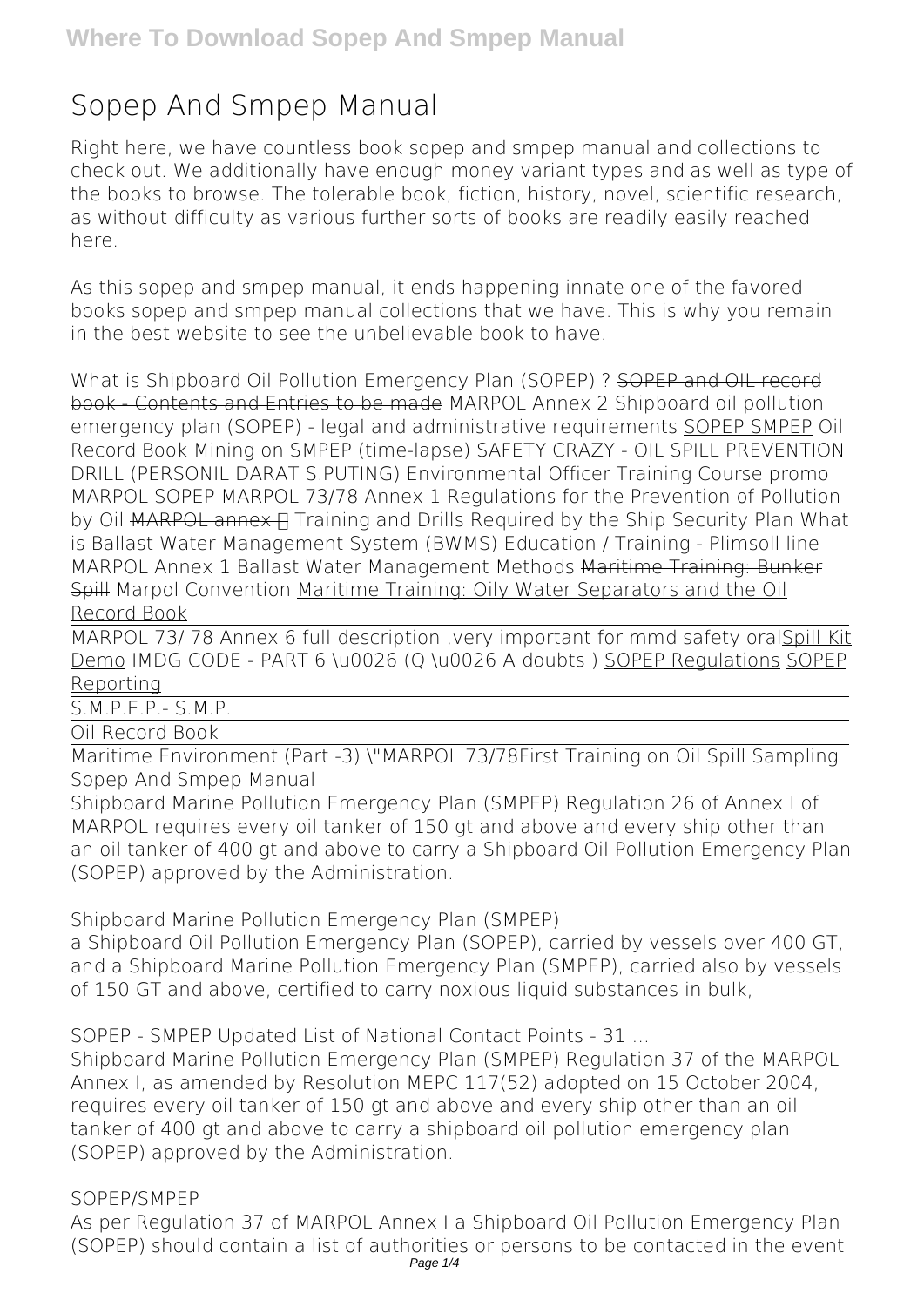of pollution incident. This is also applicable for the Shipboard Marine Pollution Emergency Plans for oil and/or noxious liquid substances (SMPEP) for compliance with Regulation 17 of MARPOL Annex II.

**SOPEP and SMPEP List of National Operational Contact Points** Read online SHIPBOARD MARINE POLLUTION EMERGENCY PLAN (SMPEP) book pdf free download link book now. All books are in clear copy here, and all files are secure so don't worry about it. This site is like a library, you could find million book here by using search box in the header.

**SHIPBOARD MARINE POLLUTION EMERGENCY PLAN (SMPEP) | pdf ...** Shipboard Oil Pollution Emergency Plan (SOPEP) The plan consisting of procedures and descriptions of actions to be taken in the event of an oil pollution incident.

**Shipboard Oil Pollution Emergency Plan (SOPEP)**

What is Shipboard Oil Pollution Emergency Plan (SOPEP) In Marine Ship. >It is an emergency plan to be followed at the time of oil pollusion >MARPOL 73/78 Annex 1 Regulation 37 – Every ship of 400tons gross tonnage and above and every oil tanker of 150 ton gross tonnage and above shall carry on board a Shipboard oil Pollution Emergency Plan approved by the administration.

**SOPEP - Ship Oil Pollution Emergency Plan and List of ...**

Shipboard Oil Pollution Emergency Plan (SOPEP) 1.Regulation 26 of Annex I of MARPOL 73/78 (Prevention of Pollution by Oil) requires every oil tanker of 150 GT and above and every ship, other than an oil tanker, of 400 GT and above to have on board an approved Shipboard Oil Pollution Emergency Plan (SOPEP).

**SHIPBOARD MARINE POLLUTION EMERGENCY PLAN (SMPEP)**

\* "Guidelines for the development of the shipboard oil pollution emergency plans", (IMO Resolution MEPC.54(32); adopted on 6 March 1992and IMO Resolution MEPC.86 (44) adopted on 13 March 2000). Section 1, Page 1

### **SHIPBOARD OIL POLLUTION EMERGENCY PLAN**

MSC-MEPC.6/Circ.18 Annex (SOPEP) - 31 October 2020 ; Related Links. IMODOCS ; SDGs. CAREERS, INTERNSHIPS, EXTERNSHIPS. PARTNERSHIPS AND PROJECTS. PUBLICATIONS. International Maritime Organization (IMO) 4 Albert Embankment, London SE1 7SR, United Kingdom +44 (0) 20 7735 7611 +44 (0) 20 7735 7611 ...

### **Contact Points**

MARPOL Annex II Regulation 17 requires every chemical tanker of 150 GT and above to carry a SMPEP. Scope of this plan is to provide guidance on the actions to be taken if a spill of oil or noxious liquid substance has occurred or is likely to occur.

### **SMPEP - SQE Marine**

The Shipboard Oil Pollution Emergency Plan, or SOPEP, is a prevention plan carried on board tankers >150 GT and other vessels >400 GT. In this plan you get an overview of possible procedures in case of an oil spill. In the plan is also mentioned who you should contact and how to report this event to the nearest coast guard station. Shipboard oil pollution plan contains: an action plan with instructions for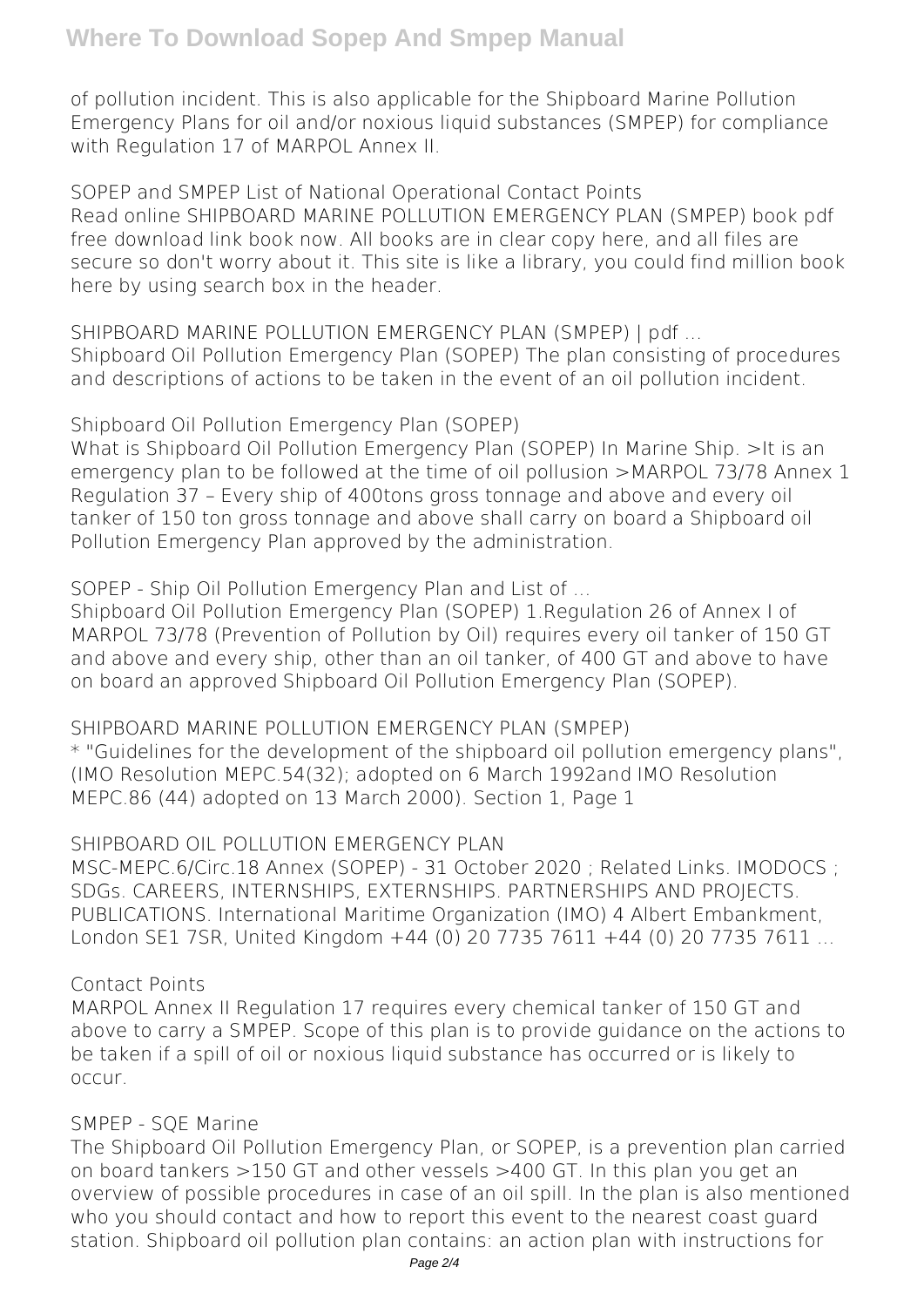the oil pollution prevention team. This is a list of duties the crewmembers have to fulfil

**Ship oil pollution emergency plan - Wikipedia** sopep-and-smpep-manual 1/1 Downloaded from datacenterdynamics.com.br on October 27, 2020 by guest Read Online Sopep And Smpep Manual Yeah, reviewing a books sopep and smpep manual could add your near friends listings. This is just one of the solutions for you to be successful. As understood, realization does not suggest that you have wonderful points.

**Sopep And Smpep Manual | datacenterdynamics.com** SMPEP\_SamplePlan 4 INTRODUCTION 1. This Shipboard Marine Pollution Emergency Plan (hereafter referred to as the "Plan") is written in accordance with the requirements of regulation 37 of Annex I and regulation 17 of Annex II of the International Convention for the Prevention of Pollution from Ships, 1973 as modified by the Protocol of

**SHIPBOARD MARINE POLLUTION EMERGENCY PLAN (SMPEP)** Shipboard Oil Pollution Emergency Plan (SOPEP): Manta Preamble: This Shipboard Oil Pollution Emergency Plan (hereafter referred to as the "Plan") is a written guide on the initial response to an oil spill on a NOAA small boat vessel. All vessels covered by this plan are public vessels of the United

**Shipboard Oil Pollution Emergency Plan (SOPEP)**

The PCSOPEP services can be a standalone document or an annex to an existing SOPEP or SMPEP with adequate cross references. However, neither the SOPEP nor the SMPEP alone can substitute the PCSOPEP services. Evidence of approval is in two forms, the Confirmation of Compliance (COC) and the Notice of acknowledgement (NOA).

**PCSOPEP | Panama Canal Ship Oil Pollution Emergency Plan** Sopep And Smpep Manual Shipboard Marine Pollution Emergency Plan (SMPEP) Regulation 26 of Annex I of MARPOL requires every oil tanker of 150 gt and above and every ship other than an oil tanker of 400 gt and above to carry a Shipboard Oil Pollution Emergency Plan (SOPEP) approved by the Administration.

**Sopep And Smpep Manual - maxwyatt.email**

5 SECTION 1: PREAMBLE 1.1 This Plan is available to assist the ship's personnel in dealing with an unexpected discharge of oil. Its primary purpose is to set in motion the necessary actions to stop or minimize the discharge of oil and to

**SSHHIIPPBBOOAARRDD OOIILL PPOOLLLLUUTTIIOONN ...**

The Ship Oil Pollution Emergency Plan (SOPEP) requires any ship with a gross tonnage of 400 tonnes or over, or any oil tanker with a gross tonnage of 150 tonnes or over to carry an oil prevention plan. The primary objective of this is to stop or minimise oil outflow in the event of when either damage to the ship or when operational spills occurs.